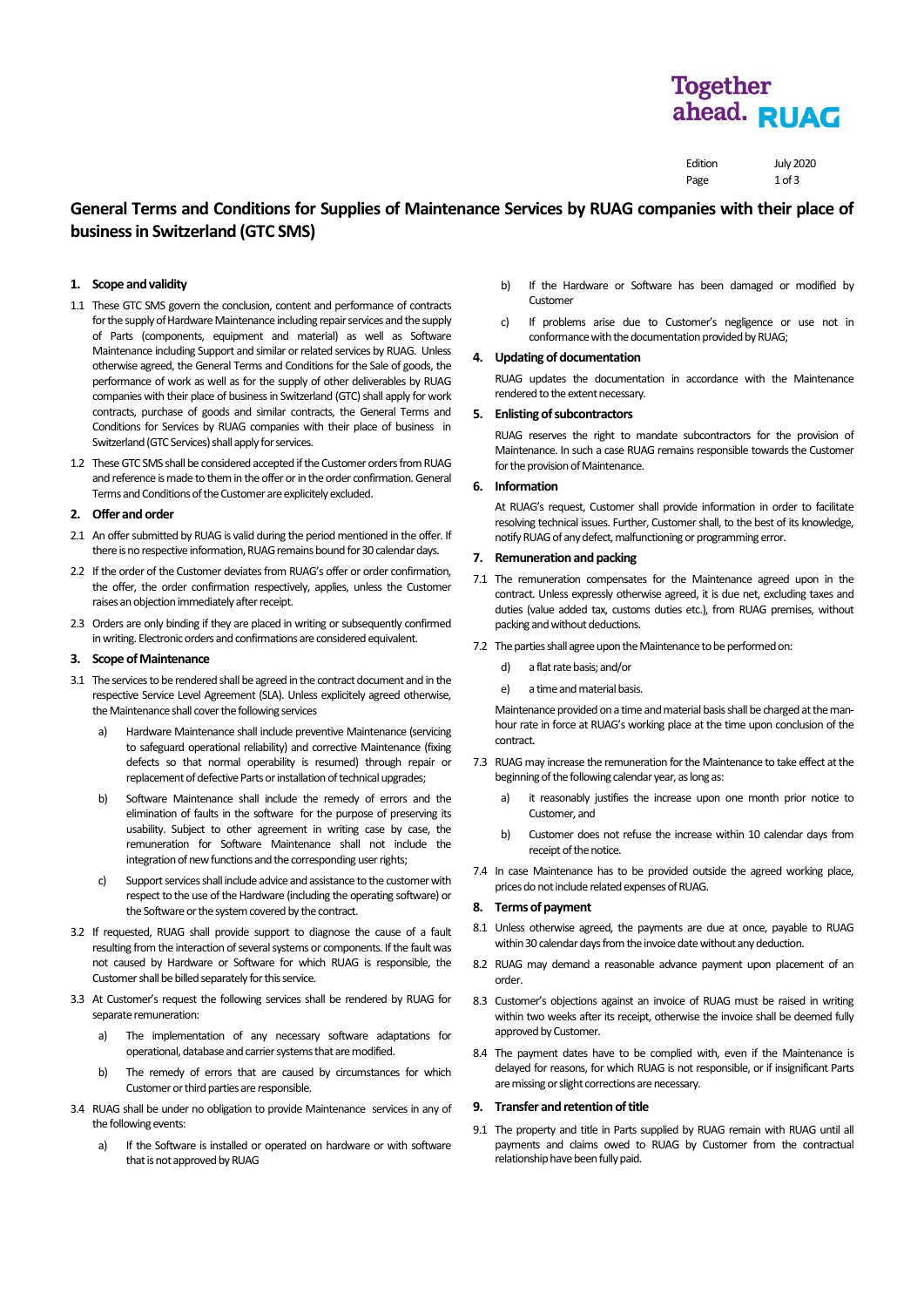# **Together** ahead. RUAG

Edition July 2020 Page 2 of 3

| 9.2 The ownership of any replaced part shall, unless otherwise agreed, be acquired |
|------------------------------------------------------------------------------------|
| by RUAG upon its removal.                                                          |

#### **10. Delivery times and default of delivery**

- 10.1Delivery times are considered kept if, until their expiry, the Maintenance agreed upon has been provided by RUAG.
- 10.2 If RUAG cannot comply with a delivery time for reasons, for which it is not responsible (e.g due to unfulfilled obligation to co-operate of the Customer or the fault of third parties), it is extended appropriately.

## **11. Force Majeure**

- 11.1RUAG shall not be held responsible for failure to perform or delay in performing any of its contractual obligations if such failure or delay is due to unforeseeable events beyond their reasonable control, whether arising from natural causes or human agency ("Force Majeure"), including but not limited to acts of God, war, insurrection, epidemics, sabotage, labour disputes, strikes, lock-outs, shortages of labour, interruption or delays in transportation, fire, explosion, equipment or machinery breakdown, failure or delays of RUAG's source of supply, shortage in material or energy, acts, orders or priorities of any aviation authority or government (e.g. non-issuance of an export license or non-approval of service deliveries as well as the withdrawal of such an export authorization), and embargo.
- 11.2RUAG shall notify in writing Customer within two weeks following the occurrence of any event of Force Majeure citing this clause in said notice and shall supply all relevant information about its effects on the performance of its contractual obligations.
- 11.3Unless mutually agreed to in writing, if RUAG is unable to perform because of Force Majeure, RUAG is temporarily excused from performance while the incident of Force Majeure is occurring and obligated to perform once the incident ends. RUAG shall not be subject to damage claims.
- 11.4 In case the duration of Force Majeure exceeds six months, the parties will have the right to terminate this contractual relationship immediately. Contractual obligations performed shall be remunerated. If the purchase price has been paid by the Customer in full, RUAG will refund the purchase price less the accrued cost and expenses of the contractual obligations.

#### **12. Place of performance**

- 12.1 Unless otherwise agreed, the premises of RUAG are the place of performance.
- 12.2With the delivery at the place of performance risk is transferred to the Customer.

## **13. Inspection and acceptance**

- 13.1 Customer may not refuse to declare acceptance for defects by which the operability of the deliverables in question is not affected or in-significantly affected. If during the acceptance inspection major defects are detected, acceptance is postponed. RUAG remedies detected defects and notifies the Customer of a new acceptance date.
- 13.2Acceptance shall be deemed to have been declared without reservation in any case when Customer puts into operation, without reservation, the deliverable.

## **14. Warranty**

- 14.1 RUAG warrants that Maintenance provided:
	- a) is performed and conform to industry standards relevant to authorized providers of such services,
	- b) is free of defects in material and workmanship, and
	- c) conforms to all contractual requirements.
- 14.2 For Maintenance and Support services as well as Parts of RUAG, claims due to defects and faults shall be subject to a limitation period of 180 calendar days following the completion. However, for Parts and services supplied by third parties the remaining supplier warranty shall be passed on to the Customer.
- 14.3Defects and faults shall be reported to RUAG in writing promptly after Customer becomes aware of them, at the latest within 10 calendar days after discovery.
- 14.4RUAG assumes no liability of whatever nature to the Customer relating to defects in Parts procured from third parties which have been installed by RUAG. However, RUAG will use its best endeavours to obtain from its suppliers of Parts any warranties and shall assign, if possible, such warranties to the Customer.
- 14.5Above warranties are exclusive and Customer waives all other claims for warranties (express or implied) of RUAG to the Customer arising by law or otherwise with respect to or relating to Maintenance performed by RUAG under the order.

#### **15. Liability**

RUAG is only liable for violations of contract caused through gross negligence or intentionally. Liability for auxiliary personnel is excluded.

## **16. Licenses and export regulations**

- 16.1 Insofar as the Customer provides goods for the performance by RUAG, he keeps informed at all times about national and international export regulations (e.g. ITAR) and notifies RUAG immediately in writing, if the goods provided are subject to these provisions in whole or in part. He complies with all applicable export regulations and discloses to RUAG all relevant information for this purpose.This obligation applies beyond the term of the contract.
- 16.2Unless expressly otherwise agreed in writing, the Customer takes all measures required to obtain the official license needed for the provision of Maintenance. RUAG provides the Customer with appropriate support.
- 16.3Where applicable for goods provided by the Customer for the performance, Customer shall provide, no later than at the time of acceptance of the contract, the following minimum information:
	- The customs tariff numbers of the country of consignment, and the countries of origin of all goods.
	- For controlled goods, the relevant national export control numbers must be indicated and, if the goods and/or services are subject to U.S. export regulations, the U.S. Export Control Classification Numbers (ECCN) or classification numbers of the International Traffic in Arms Regulations (ITAR) must be specified.
	- Proofs of preferential origin as well as conformity declarations and marks of the country of consignment or destination are to be submitted without being requested; certificates of origin upon request.

## **17. Emerging intellectual property rights**

- 17.1 Intellectual property rights (Copyrights, patent rights etc.) created during the performance of the contract, particularly on works, concepts, hardware and individual software including source code, program description in written or machine-readable form specially developed by RUAG belong to RUAG.
- 17.2 The Customer has a non-transferable and non-exclusive right to use the emerging intellectual property rights within the purpose of the contract. In case of software this right includes the use on the hardware as agreed and their successor systems. For a changed operating system or higher performance class the modification and extension of the right of use requires the approval of RUAG.
- 17.3Both parties are entitled to use and dispose of ideas, procedures and methods which are not protected by law, but without being under the obligation to disclose them.

## 18. Pre-Existing intellectual property rights

- 18.1 Pre-Existing intellectual property rights (Copyrights, patent rights etc.) remain with RUAG or third parties.
- 18.2 The Customer obtains a non-exclusive and non-transferable right to use the preexisting intellectual property rights for the agreed purpose.